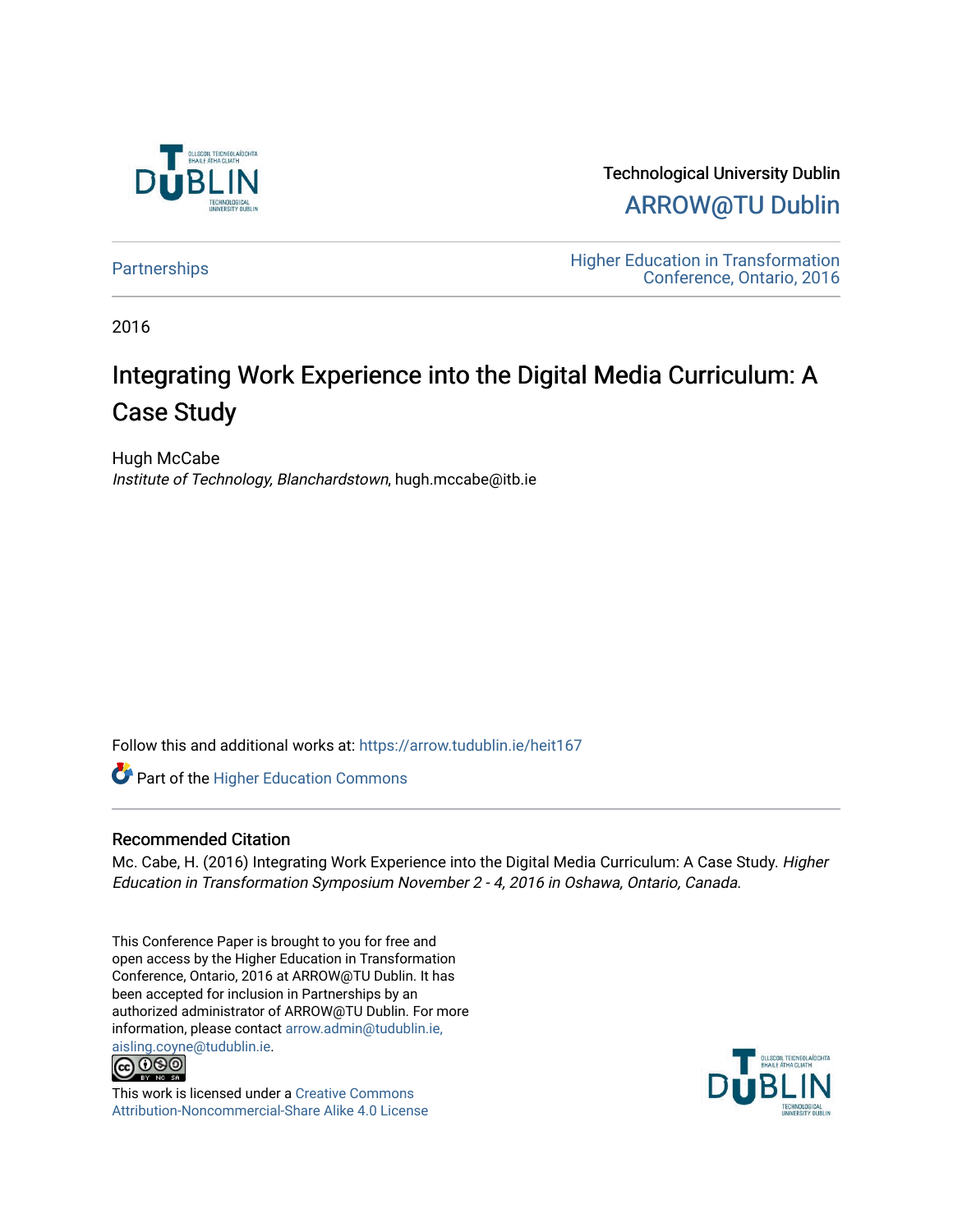Integrating Work Experience into the Digital Media Curriculum: A Case Study

Hugh McCabe

Institute of Technology Blanchardstown

Presented at the Higher Education in Transformation Symposium

November 2 - 4, 2016 in Oshawa, Ontario, Canada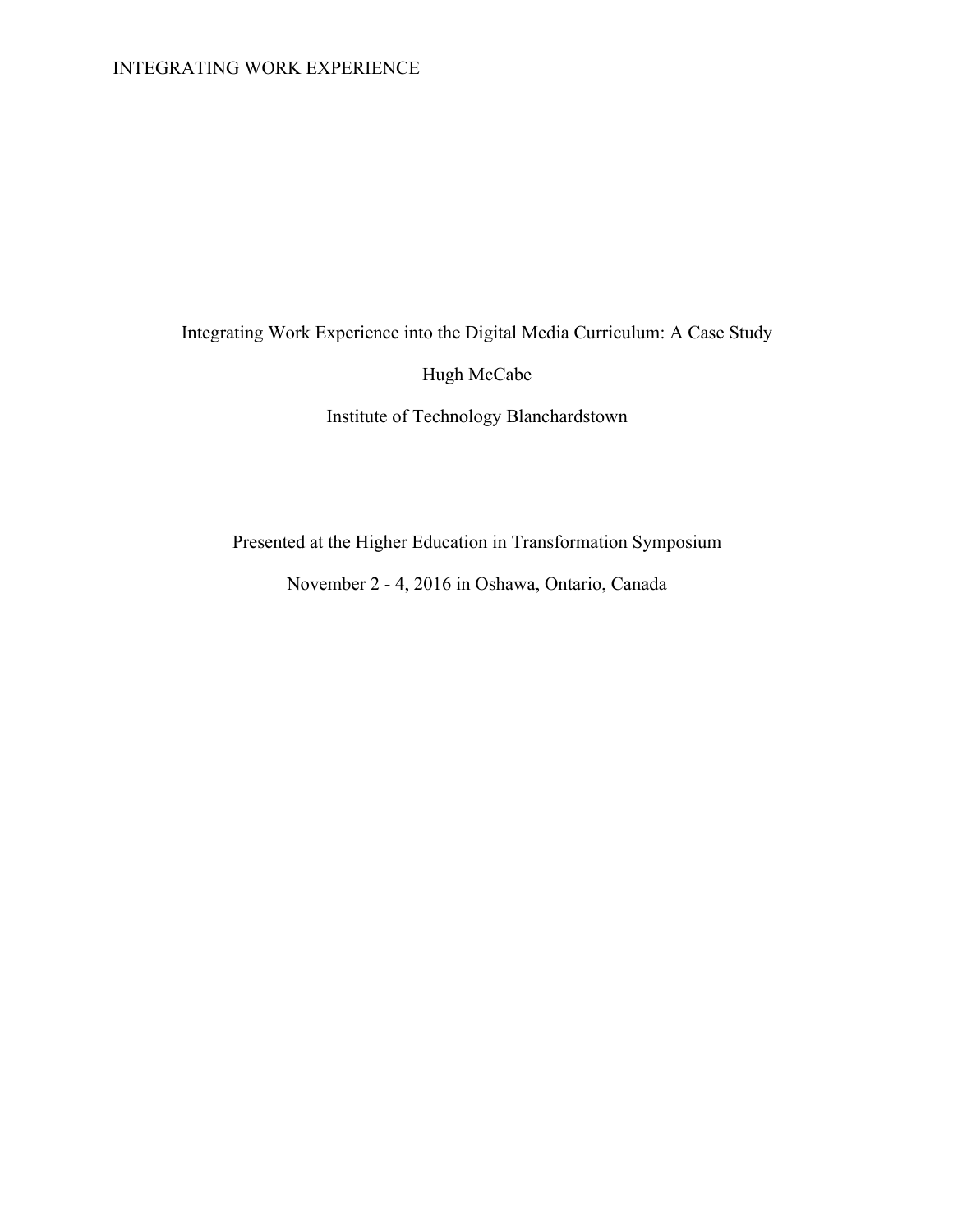# Abstract

We present a case study of the integration of a work experience component into an undergraduate degree in Creative Digital Media. This is a fully accredited academic module that immerses the student in a professional working environment for most of a semester. The aim is to facilitate the development of digital media skills by applying them within the workplace and to leverage the use of work-based learning in order to produce more competent, confident and employable graduates. Our case study is informed firstly by analysis of, and reflection on, our experiences of running the programme since its inception in 2010. We describe the Creative Digital Media degree and how work experience is integrated into it, and also explain our strategies for securing, managing and assessing placements. Secondly we present the results of a substantial survey of the student experience of the process. We report on student attitudes to work experience and analyze the impact that it has on both undergraduate learning and postgraduation employment. Our findings indicate a strong belief within the graduate cohort that work experience is a valuable addition to the undergraduate programme particularly with respect to future employability. We also find that the effectiveness of the placement is closely linked to the type of organisation in which the student is placed. We conclude with some discussion of the results and some recent changes to the work experience process.

*Keywords:* work experience, creative digital media, work-based learning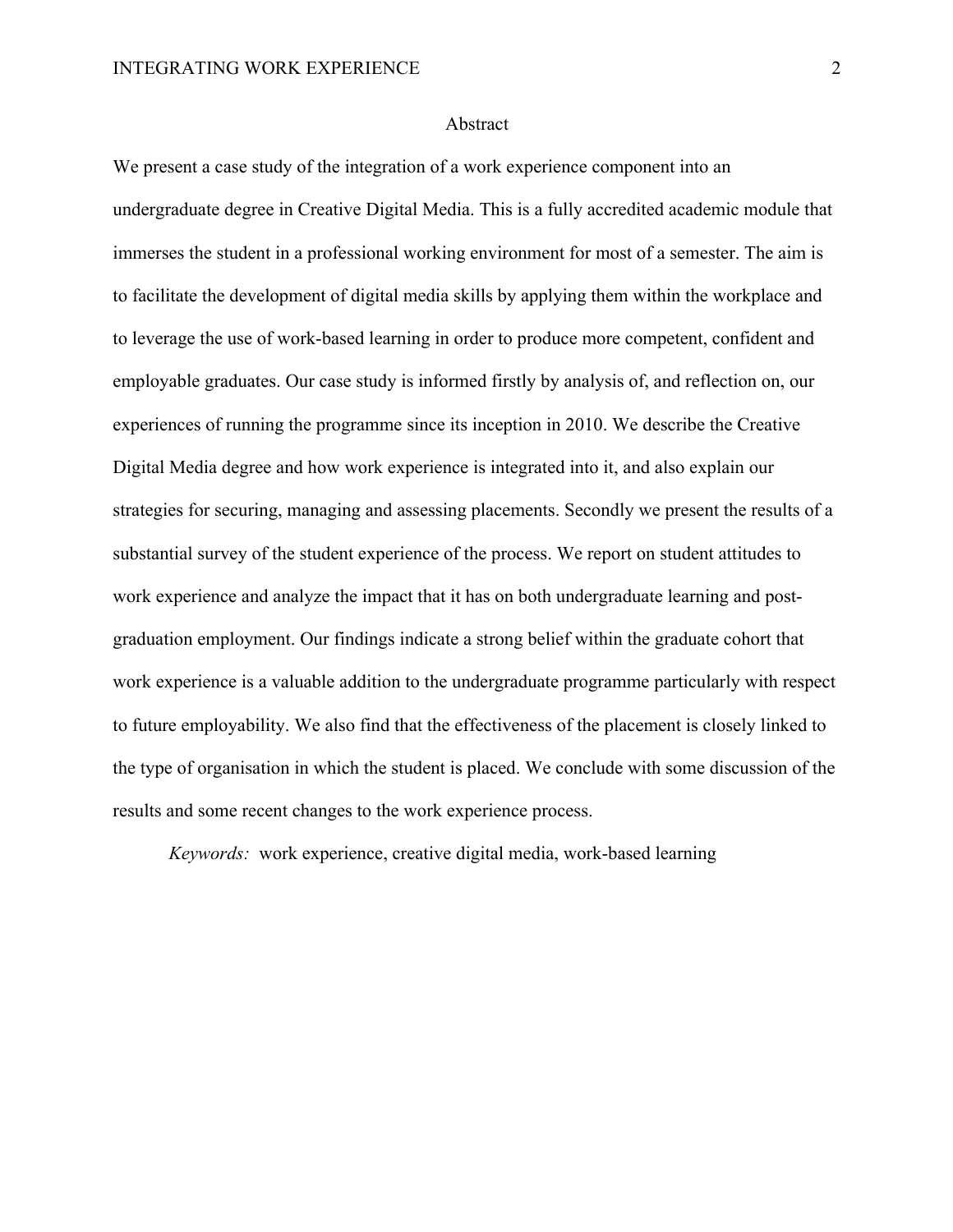Integrating Work Experience into the Digital Media Curriculum

The incorporation of work experience into undergraduate degrees is now commonplace in Higher Education Institutions (HEIs). This is often encouraged by official educational policy: for example, it has been EU policy since 1995 ("EC", 1995) and in 1997 the Dearing Report in the UK (Dearing, 1997) strongly recommended it. More recently, the Irish Government's ICT Skills Action Plan identified the provision of work placement opportunities for students as one of seven strategic priorities for increasing the output of highly-skilled graduates ("ICT Skills", 2014). The key idea is that there is an important role for a form of learning that takes place outside the walls of the Institution at which the student is registered. As Sheridan and Linehan note (2013) this is not particularly new: the notion of integrating work, and indeed, life experience into education can traced back at least as far as the work of educational reformer John Dewey's comments that "to learn from life itself and to make the conditions of life such that all will learn in the process of living is the finest product of schooling" (Dewey, 1916, p. 56).

The main motivations usually cited for work experience are improving employability and improving academic performance (Little & Harvey 2006). The view that work placements increase employability seems to be one shared by employers also: for example surveys conducted by Sheridan and Linehan (2013) found broad industry support for the idea, and Jackson (2013) found that work placements contribute significantly across a range of pre-defined employability metrics. Many researchers have also found that students who undertake work experience demonstrate better subsequent academic performance than those who do not (Mandilaras, 2004; Mendez, 2008; Ceschin, Rakowski & De Vere, 2016; Lucas & Tan, 2007; Reddy & Moores, 2012; Hall, Higson & Bullivant, 2009). Duignan (2002) offers a dissenting voice by finding no such correlation, however he also suggests that this might be the result of a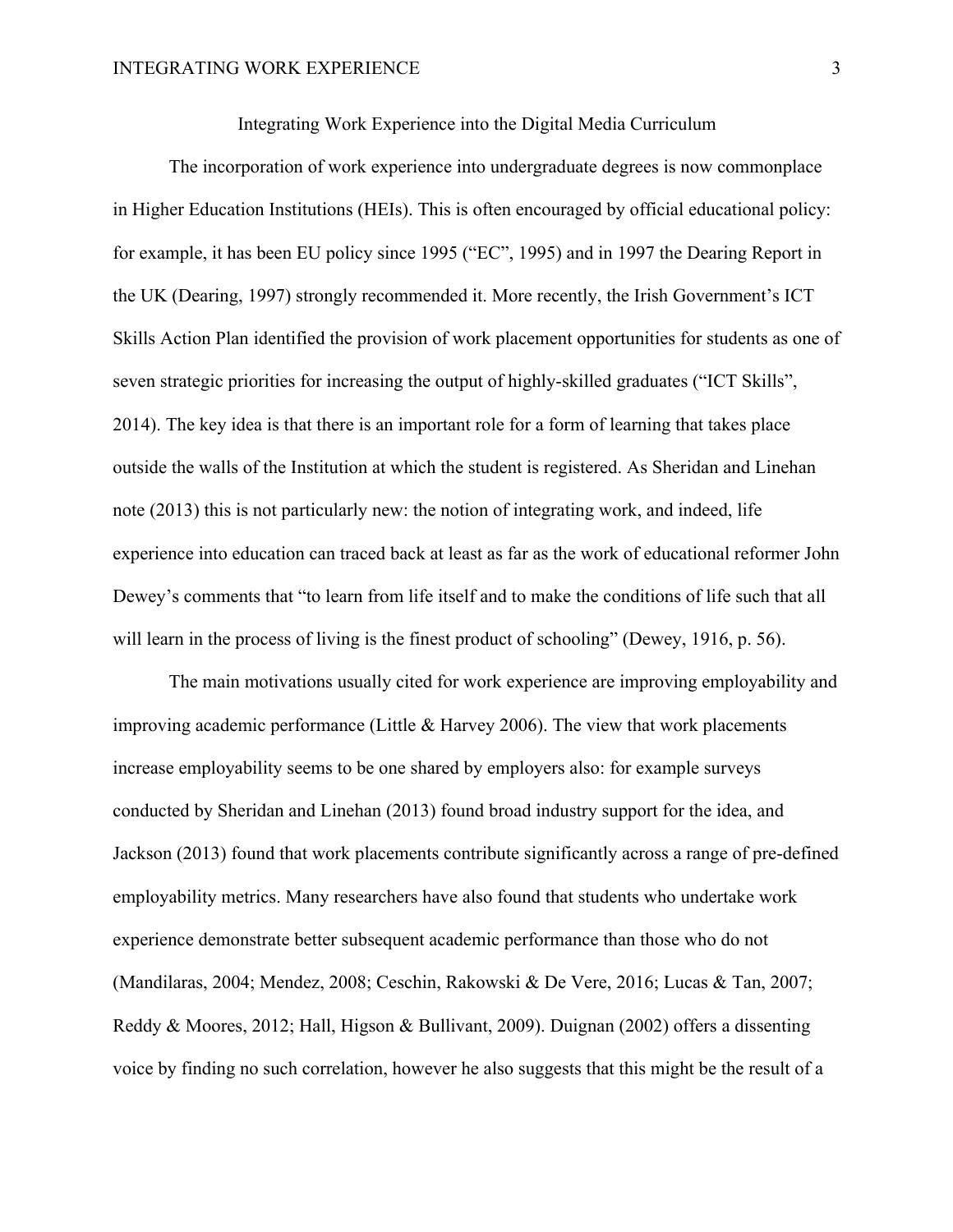"laissez-faire" approach to curriculum integration. We can also point to other advantages of work experience. Guile and Griffith (2001) suggest that it can potentially bridge the gap between formal and informal learning that was identified as problematic by Bourdieu (1988) and Little and Harvey (2006) focus on the personal development opportunities it offers, specifically with respect to increases in confidence, general competencies and communication skills.

As well as studies that support the case for the benefits of work experience, there also exists a growing body of theoretical literature that seeks to provide a pedagogical grounding (Tynjälä, 2008; Lester & Costley, 2010), and also numerous discipline-specific case studies. Our specific context is that of an undergraduate degree in *creative digital media* that is situated in Ireland and literature that addresses either of these contextual elements is less abundant. The lack of solid case studies from the field of digital media might be a reflection of the relative newness of digital media as a degree discipline, and also the fact that degree courses that lean towards the Arts and the Humanities seem less likely to incorporate work experience<sup>1</sup>. An exception to this is Ashton (2015) who looks at work placements within "creative industries" degrees but whose focus is primarily on an innovative assessment method using video-based student reflections. For information about the Irish educational context we will draw on studies by Sheridan and Linehan (2013) and Buckley and El Amound (2011) both of which provide useful empirical evidence and considered insights.

# **Context**

This case study focuses on the undergraduate degree in Creative Digital Media (CDM) established at ITB in 2008. This is a BA programme for which three years of successful full-time study entitles the student to a Level 7 Ordinary degree, with one further year enabling the award

<sup>&</sup>lt;sup>1</sup> For example, in Buckey & El Amoud's study of work experience in the Irish educational system they found that of the 411 courses offering work experience only 18% of these were from Humanities, Arts and Social Science (Buckley & El Amoud, 2011).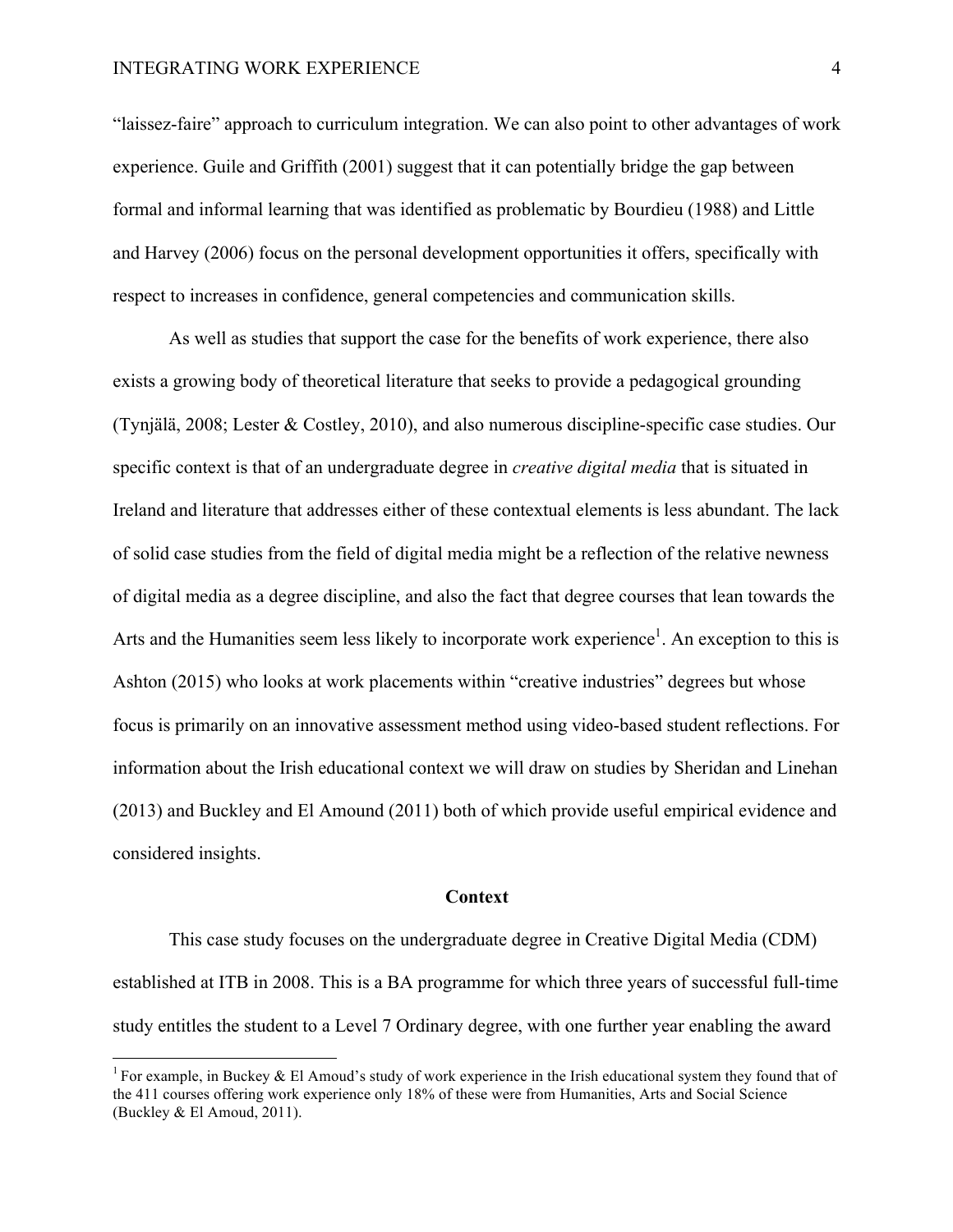of a Level 8 Honours degree. The CDM degree was devised in response to a growing interest in the creative applications of Computing technology and to a growing recognition of the importance of the creative industries in the greater Dublin region<sup>2</sup>. It is oriented towards producing graduates with strong design and creative competencies and it combines this with an emphasis on credible technical and development skills. To this end our students study a range of subjects designed to develop their creative skills (Visual Creativity, Storytelling & Narrative, Design Process & Practice, Visual Design Fundamentals, Brand Identity Design, Critical Theory, Creative Practice) and also a range of subjects that are oriented towards the develop of technical content productions skills (Digital Photography, Web Development, Website Design, Digital Video Techniques, Multimedia Development, Sound Design, App Design & Development). Our graduates compete for roles in areas such as web development, UX design, video production, digital marketing and app development. The degree is semesterised and modularized, with each year divided into two semesters, and each semester requiring the attainment of 30 ECTS credits.

When integrating work experience into an undergraduate degree a number of questions need to be considered. Does the placement take place *in* our *out* of term time? How long is it? Is it compulsory or optional? Does the student receive academic credit? Is it paid or unpaid? The answers to these questions give rise to a number of different models. For example, 'sandwich' placements are popular in the UK where the student completes a year-long out-of-term placement. These are typically optional and do not involve academic credit but as Bullock notes (2009), in spite of the obvious advantages, the number of students opting to take one was declining. In the Irish context, Buckley and El Amoud (2011) found that shorter compulsory block-type placements for which the students receive academic credit were far more common.

<sup>&</sup>lt;sup>2</sup> Many Government publications have identified Digital Media as a key area of importance for Ireland's economy: see for example (Forfás, 2006).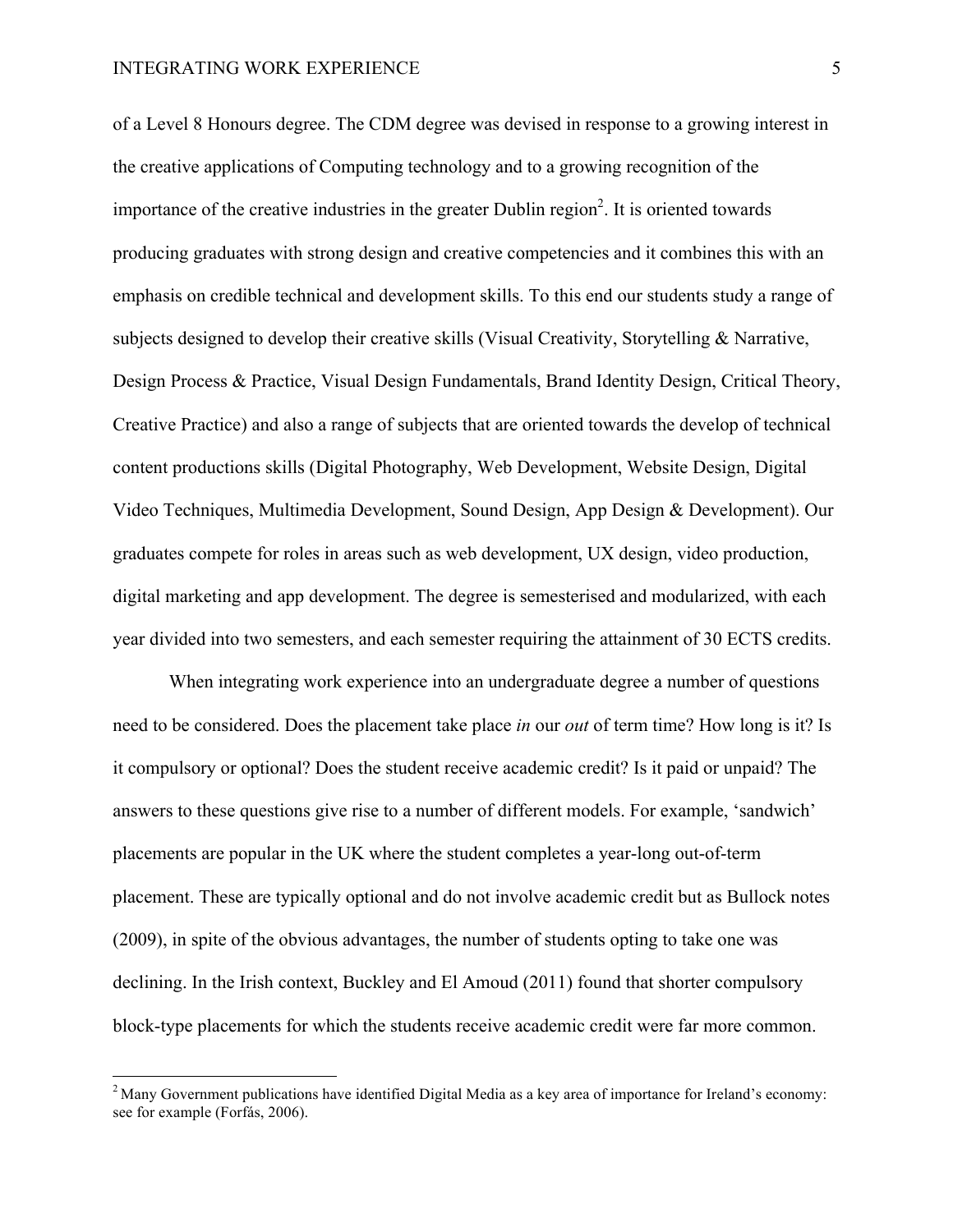They also found that at one stage paid placements were a common enough practice but this declined significantly following the 2008 economic crash.

Our work experience consists of a 3 month term-time compulsory placement that takes place in Semester 2 of Year 3. This is in keeping with the majority of Work Experience programmes in Ireland as Buckley and El Amoud (2011) found that 75% of them positioned it in the third year. In the initial version of our degree the students went on placement for the entire semester and received 30 credits for doing so, with this being evaluated and assessed on a pass/fail basis. In the current version of the degree (which became operational in the 2015/2016 academic year) the students receive 20 credits for a semester-long placement and complete a 10 credit taught module in parallel with this. In addition to this, the placement is now fully graded.

To date, 245 students have been through the CDM Work Experience process. They have worked for a wide variety of organisations around the Dublin region including digital media agencies, web companies, TV/film production houses, and advertising/digital marketing businesses. We can categorise the placement locations into *digital media organisations* and *nondigital media organisations*. Non-digital media organisations would be those whose primary business is not digital media: for example voluntary groups, charities, startups, public sector bodies and so on. Our policy has been to allow these on the basis that many of the learning outcomes of work experience are to do with personal and professional development, and as long as the students are applying their digital media skills then this is meeting the requirements.

# **Work Experience Process**

There are two routes by which a student can be allocated a placement. The first route is a *student-sourced placement* and the second is a *college-sourced placement.* In both cases the students go through an application and interview process and they are supported in doing so by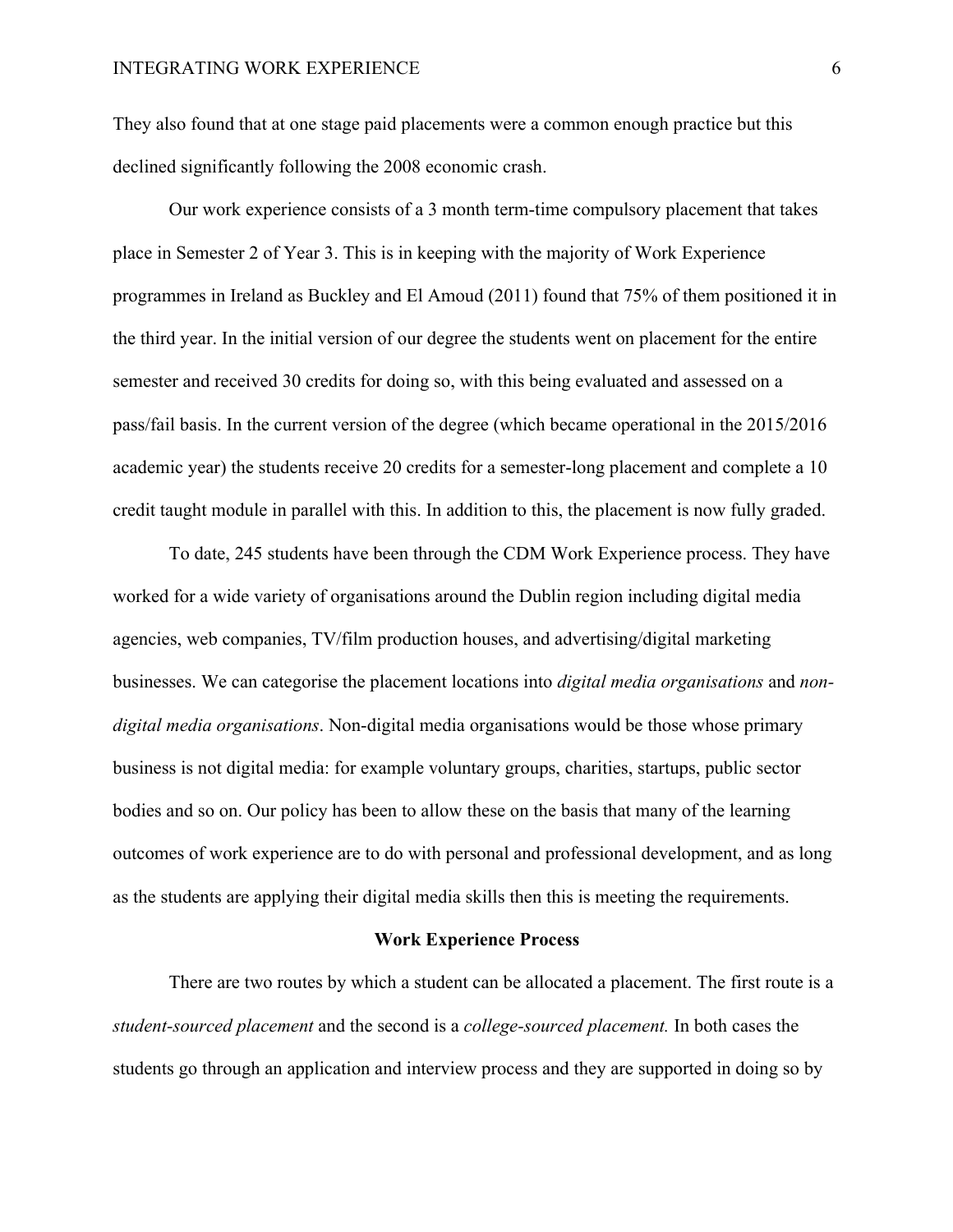receiving guidance in the creation of LinkedIn profiles, CVs and online portfolios. While all of these are important, feedback from digital media companies consistently emphasises the importance of a portfolio of work. Students are also assisted in identifying potential placements, and in particular they are assisted in establishing what types of organisations might be most suitable as a means of enhancing and progressing their own personal and career development. Whatever route the student chooses, this is a competitive process, and typically opportunities that are perceived as attractive by the students receive multiple applications.

Management of the work placements is based on a partnership approach that recognises the importance of clear lines of communication between student, college and employer (Sheridan & Linehan, 2013) and also strives to facilitate the potentially different aims and objectives of all three parties in the relationship. The most successful placements are ones where it is mutually understood that this is a learning experience for the student, and in particular where the boundaries of that learning, and how it is to be achieved, are well mapped out in advance. Discussions to this end are had between all three parties and before the placement is approved a document detailing this, and other practical matters, is produced and signed by all.

During the period covered by this study, the Work Experience was assessed on a pass/fail basis, but nevertheless it was felt that a rigorous and carefully thought out means of assessment was still critical. Ruth Helyer, following Schon (1983), argues for the role of reflection as a means of assessment in any form of work-based learning (Helyer, 2015). Schon identified the importance of the *reflective practitioner*; meaning an individual who is capable of reflecting on their own experience in order to engage in a continuous process of personal and professional development. Our approach draws on this in the belief that it is only by critically examining their own activities and experiences while on placement that they can effectively consolidate their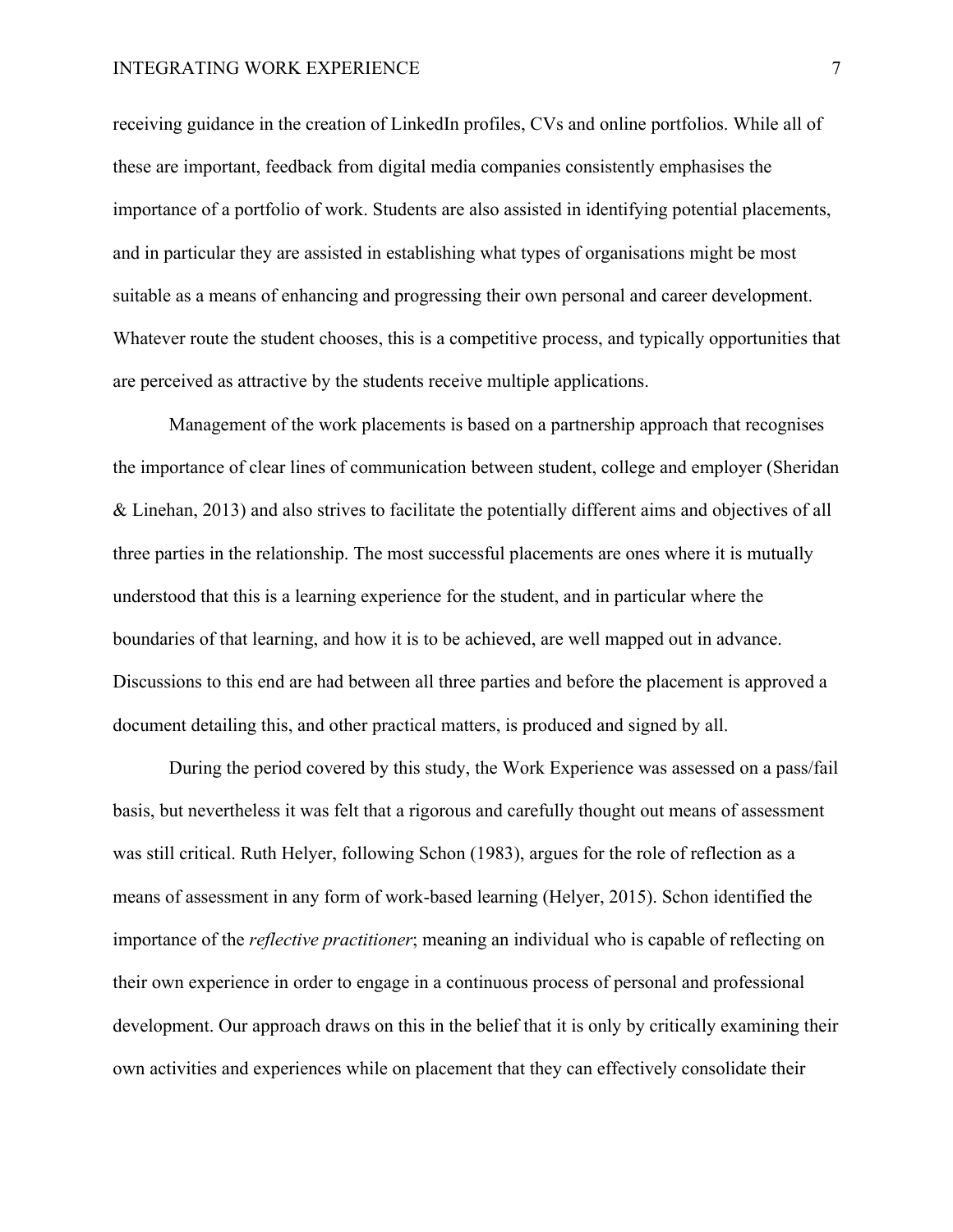learning. To this end, all of the assessment components are designed with this sort of reflection at their core. The students are therefore required to produce weekly *reflective journals* and both a *report* and a *portfolio* of work at the end of the process. They are also interviewed by the Work Placement Coordinator during a site visit and deliver a presentation to the class.

# **Survey Results**

The purpose of this survey was to investigate what impact the placements are having on both undergraduate learning and post-graduation employment. We were also interested in trying to ascertain what sorts of placement were perceived by the students to be the most successful and to gauge overall satisfaction with the process. All 194 former students who completed their work placements in years up to 2015 were invite to complete it and 108 responses were received. The survey results indicate a high level of satisfaction with the process, with the majority of graduates perceiving it to have enhanced their undergraduate learning and to have improved their employability. While we must be mindful that students with positive perceptions might have been more likely to complete the survey nevertheless, the results, which we will now look at in more detail, provide strong evidence for the effectiveness of the placement.

Firstly, it is useful to get a picture of what type of work placements the students are doing. Students were asked to categorise their placement according to whether it was a digital media organization or not and also according to its size. The results show that 69% of respondents did their placement with a digital media organization and almost 70% of placement organisations had between 3 and 30 employees. The most common types of business were web design/development, digital marketing, visual design, video production and online media. Respondents were asked to rate their experience and the results are shown in Figure 1.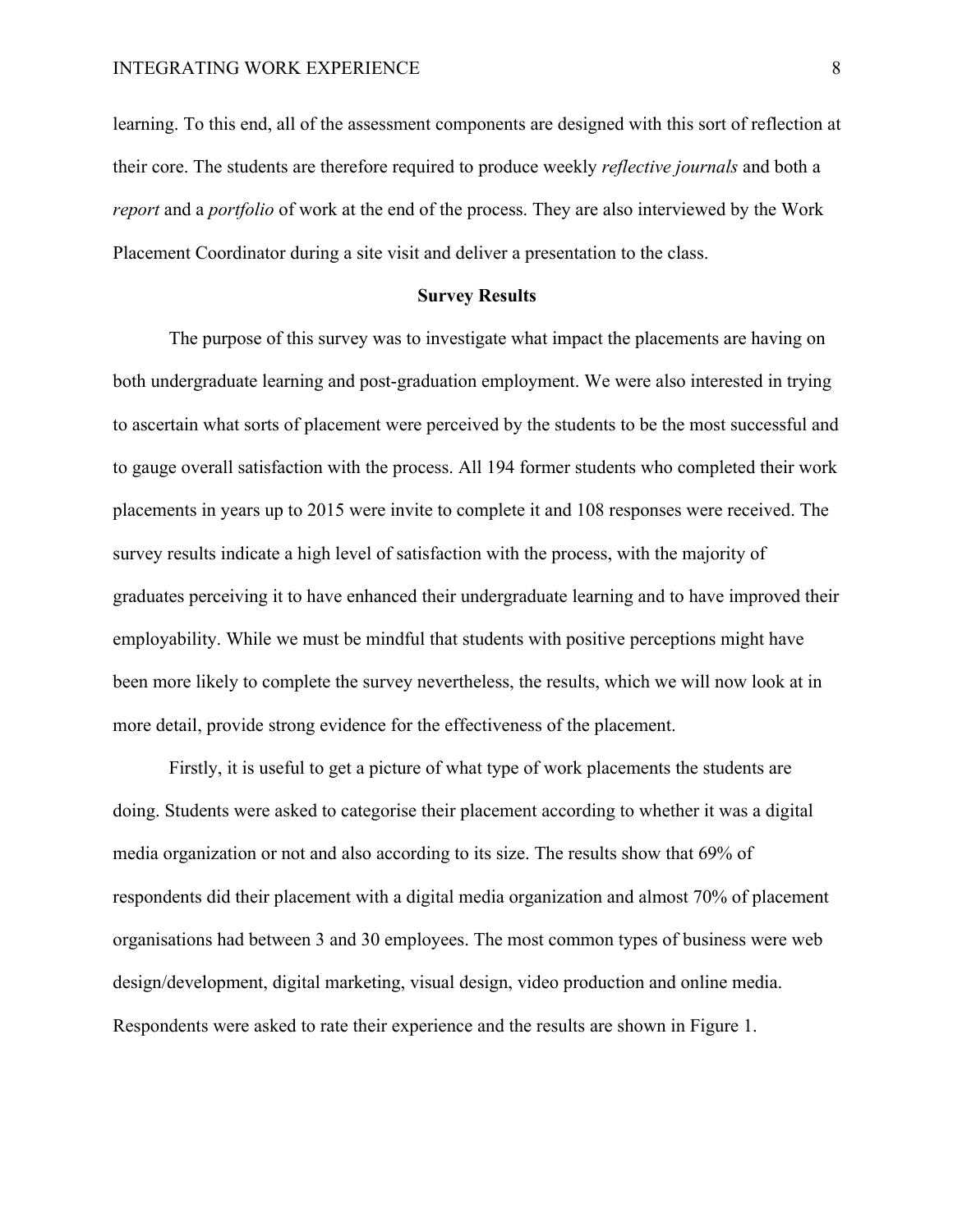| Excellent | 51 | 48.57% |
|-----------|----|--------|
| Good      | 36 | 34.29% |
| Fair      | 12 | 11.43% |
| Poor      |    | 5.7%   |

*Figure.1* Rating of overall quality of experience while on placement (105 respondents)

As the above results show, 83% of respondents rated their experience as good to excellent. More specific questions were then used to try and tease out the extent to which the students felt that the placement contributed to (a) their skills development and (b) their personal development. Consistent results were obtained here also with 85% responding that the placements contributed either "very much" or "to a reasonable extent" to their skills development and 89% feeling the same with respect to the contribution to personal development. Furthermore, 74% agreed that the placement enhanced undergraduate teaching. This, while still very positive, is a slightly lower figure than the others and might indicate that more work needs to be done to connect work experience to the rest of the curriculum, an issue that has been highlighted before in research such as (Guile & Griffith, 2001) and (Tynjälä, 2008).

As mentioned previously, many researchers have reported increased academic performance among students who have undertaken work placements. This is harder to establish in our case as we do not have a control group of students who have *not* taken work placements, however we can investigate whether there is any correlation between the *type* of work placement undertaken and the results achieved. What we found is that size of placement organization does not seem to matter but the type definitely does, with students who undertook placements in digital media companies achieving significantly better final degree outcomes than those who did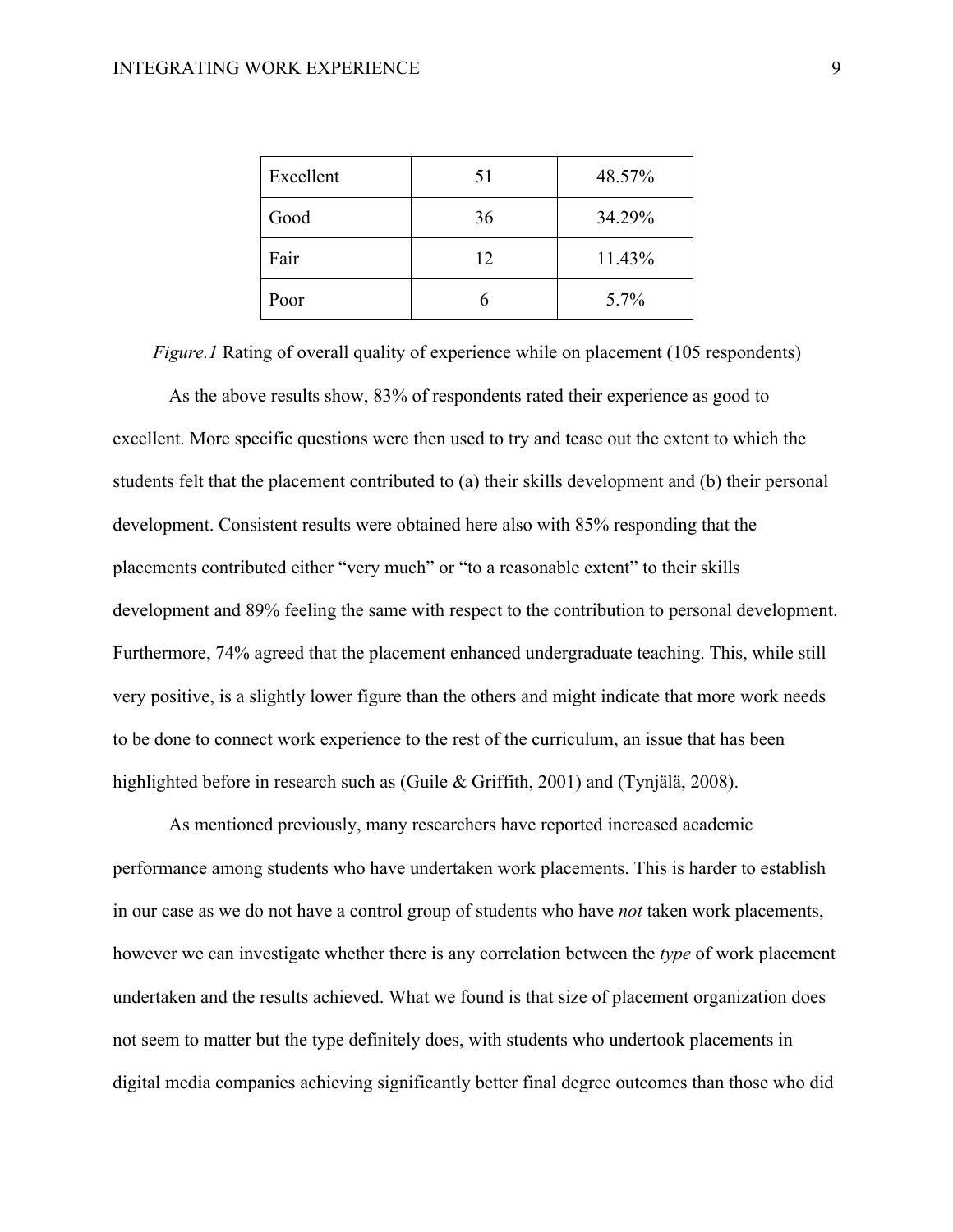not. To establish this we looked at the percentage of students who achieved higher degrees (a first or a higher second class) as opposed to those who achieved lower degrees (a lower second class or a pass) and found that while 70% of students who did placement in digital media companies achieved higher degrees, only 47% of the other group did.

|                                    | <b>Higher</b> | Lower  |
|------------------------------------|---------------|--------|
| Digital Media Placement            | 70%           | 24%    |
| <b>Non Digital Media Placement</b> | 47%           | $44\%$ |

*Figure 2.* Final degree outcomes (excluding students who did not complete)

We also set out to investigate the impact of Work Experience on employability. One measure of this would be whether the work placement organisations themselves saw fit to subsequently employ the students so the survey asked a general question about current employment status but also a more specific question about any further employment with the placement organisation. We found that 42% of the respondents were now in full time employment in digital media with a further 20% either self-employed or doing part-time work in the field. 10% were engaged in either graduate internships or further study, 17% were working in a different area, and 11% reported being presently unemployed. We found a strong willingness among the placement organisations to subsequently employ our students. 12% of the graduates were either now working full time for their placement organisation or had done so at some point in the past. Given the fluid nature of the industry and the prevalence of small emerging businesses this is encouraging. Additionally, a further 35% reported doing part-time or contract work of some kind with them and a further 9% reported having been offered work at some point. In summary, this means that over half of our students have either done, or been offered, paid employment of some kind with their placement organisation, suggesting that perceived employability on the part of the employers is good. In terms of student perception, 57% agreed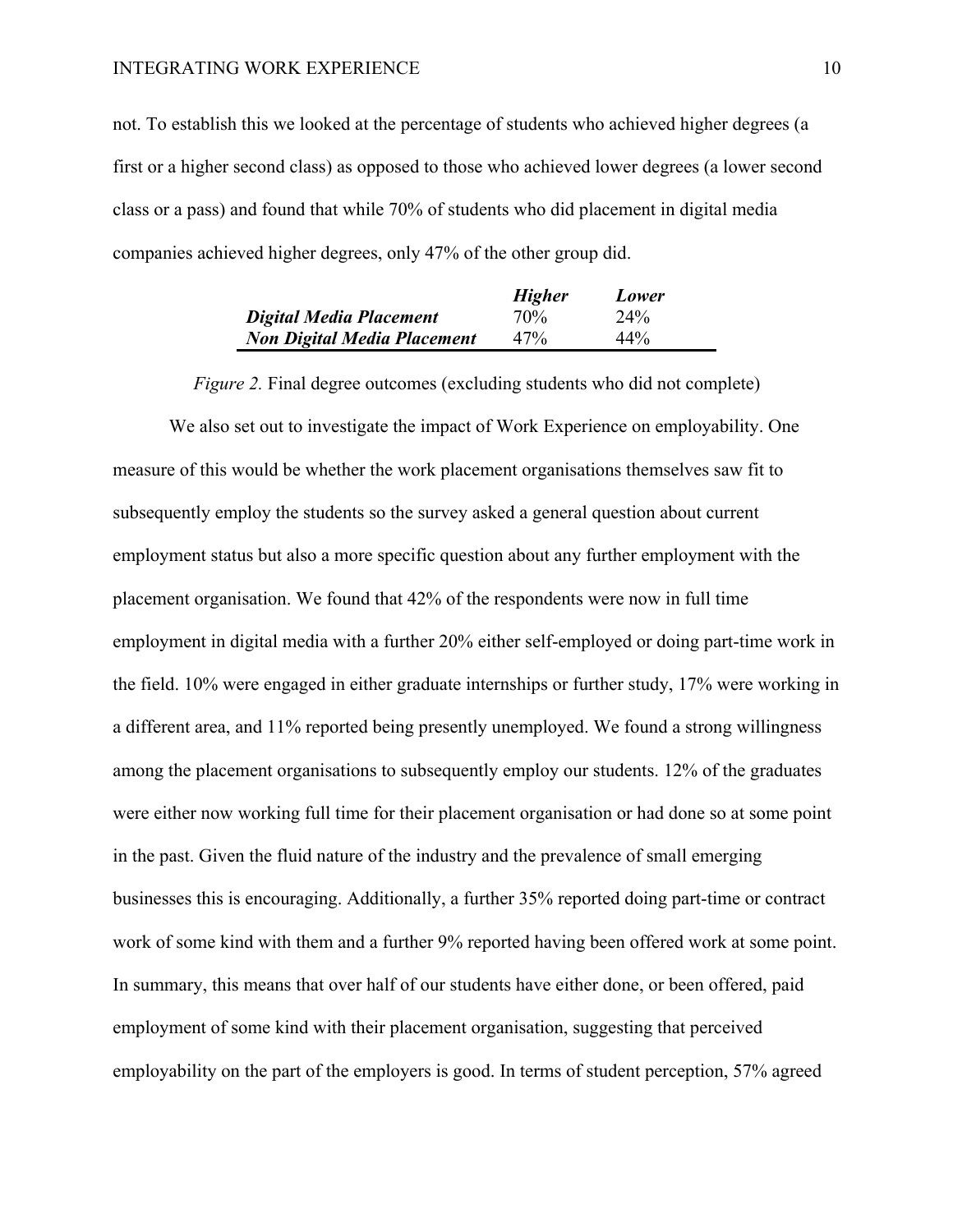that the placement helped them secure employment after graduation, 28% said that it did not, with the remaining 15% selecting "Don't Know". Respondents were invited to elaborate on this and majority of them cited either "contacts" (either directly with the company or with people they networked with while on placement) or "experience" (tangible experience to point to on a CV, a portfolio, or in an interview) as the key factors.

It is also instructive to look at potential correlation between the type of work placement and perceived employability benefits. We found that 75% of those placed in digital media companies believed that it enhanced their employment prospects but the equivalent for the other group was a much lower figure of 34%. Given that a major employment factor cited by students was developing contacts while on placement it is perhaps not so surprising that placements that take place outside of the digital media sector per se are not perceived as so successful in this respect. However, it should be noted that about 2/3 of the other group still rated the overall experience as good or excellent, which suggests that they see other valuable benefits.

#### **Discussion and Conclusion**

We have described the integration of a semester-long Work Experience module into an undergraduate digital media degree and found that the perceived benefits, in terms of enhanced undergraduate learning and employability, are good. One of the difficulties of incorporating work experience into undergraduate studies is the problem of finding enough placements. This problem is particularly acute in contexts of rising student numbers. Digital media is somewhat fortunate in this regard however as placements can be sourced not just in digital media companies but also in non-digital media organisations who can make use of someone with digital media skills. Given that many of the learning outcomes are to do with professional and personal development and given that the students will still be putting their skills to use, this is an option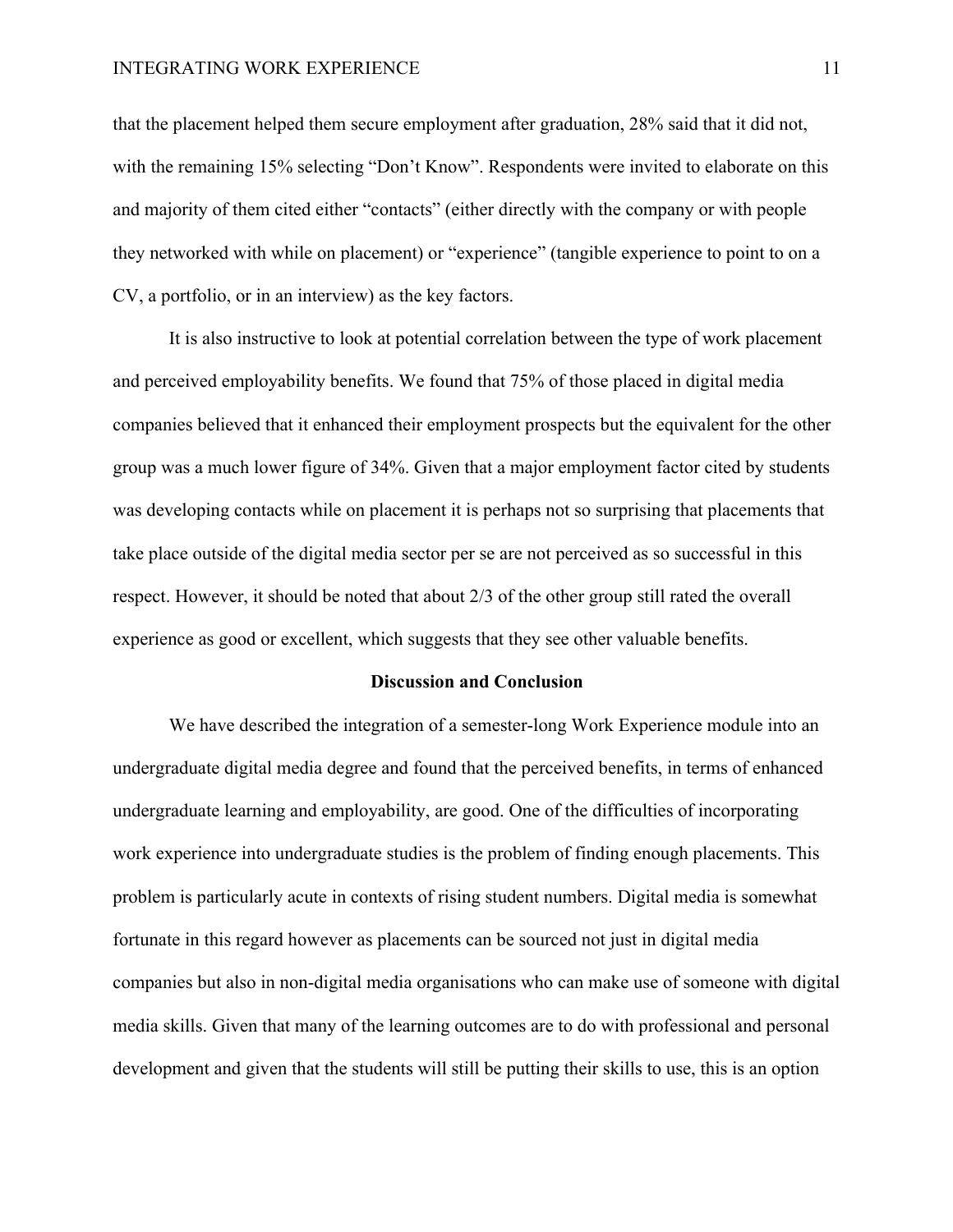that we have, until recently, considered acceptable. However, our survey indicates that the outcomes from these sorts of placements are not as good. We see this is an example of the difference between what Guile and Griffith (2000) call knowledge-rich and knowledge-poor organisations and conclude that knowledge-rich ones are essential for effective placements.

The difficulty of sourcing enough placements in knowledge-rich organisations remains however, and with this in mind we introduced a change in 2016 which firstly made the Work Experience optional rather than compulsory, and secondly insisted that only placements in digital media companies (or at least companies with some significant digital media expertise) would be acceptable. We also introduced a new Professional Project module for students who do not opt for Work Experience. This is a mechanism to allow these students to work on projects specified by client organisations or individuals and thereby gain some of the same personal and professional competencies normally associated with Work Experience. This also facilitates community engagement for ITB. These students also undertake one extra academic module in order to make up the required credits. In the first iteration of this model, 30 students did Work Experience and 22 did Professional Project. Future work will be needed to assess the impact.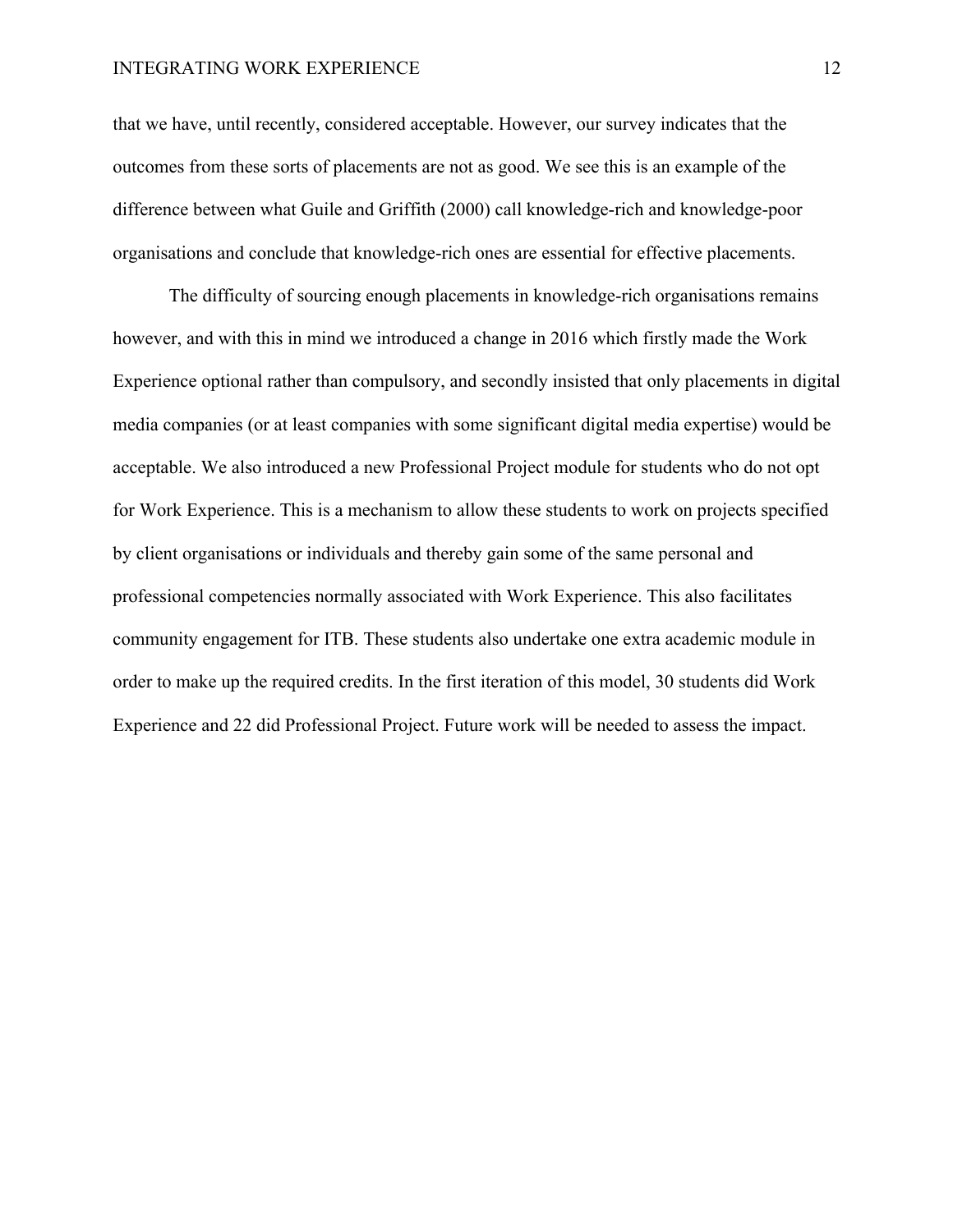#### References

Ashton, D. (2015). Creative Contexts: Reflecting on work placements in the creative industries. *Journal of Further and Higher Education*, 39(1), 127-146.

Bourdieu, P. (1988) Homo Academicus, Stanford, CA: Stanford University Press.

- Buckley, J. and El Amoud, L. (2011). Undergraduate work placement programmes in Ireland: Issues and solutions. *Cork Institute of Technology.*
- Bullock, K., Gould, V., Hejmadi, M., & Lock, G. (2009). Work placement experience: Should I stay or should I go?. *Higher Education Research & Development*, 28(5), 481-494.
- Ceschin, F., Rakowski, R., & De Vere, I. (2016). The Influence of work placement on the academic achievement of undergraduate design students. *Design Journal* (forthcoming)
- Dearing, R. (1997). National committee of inquiry into Higher Education. London: Department for Education and Employment.

Dewey, J. (1916). Democracy and education. New York. The Free press.

- Duignan, J. (2002, July). Undergraduate work placement and academic performance: Failing by doing. *In Proceedings of the 2002 Annual International Conference of the Higher Education Research and Development Society of Australasia (HERDSA)* (pp. 214-221).
- Forfás, (2006). Future skills requirements of the international digital media industry: Implications for Ireland, *Expert Group on Future Skills Needs*, July 2006.
- Guile, D., & Griffiths, T. (2001). Learning through work experience. *Journal of education and work*, 14(1), 113-131.
- EC (1995) Teaching and learning: Towards the learning society, Brussels: EC.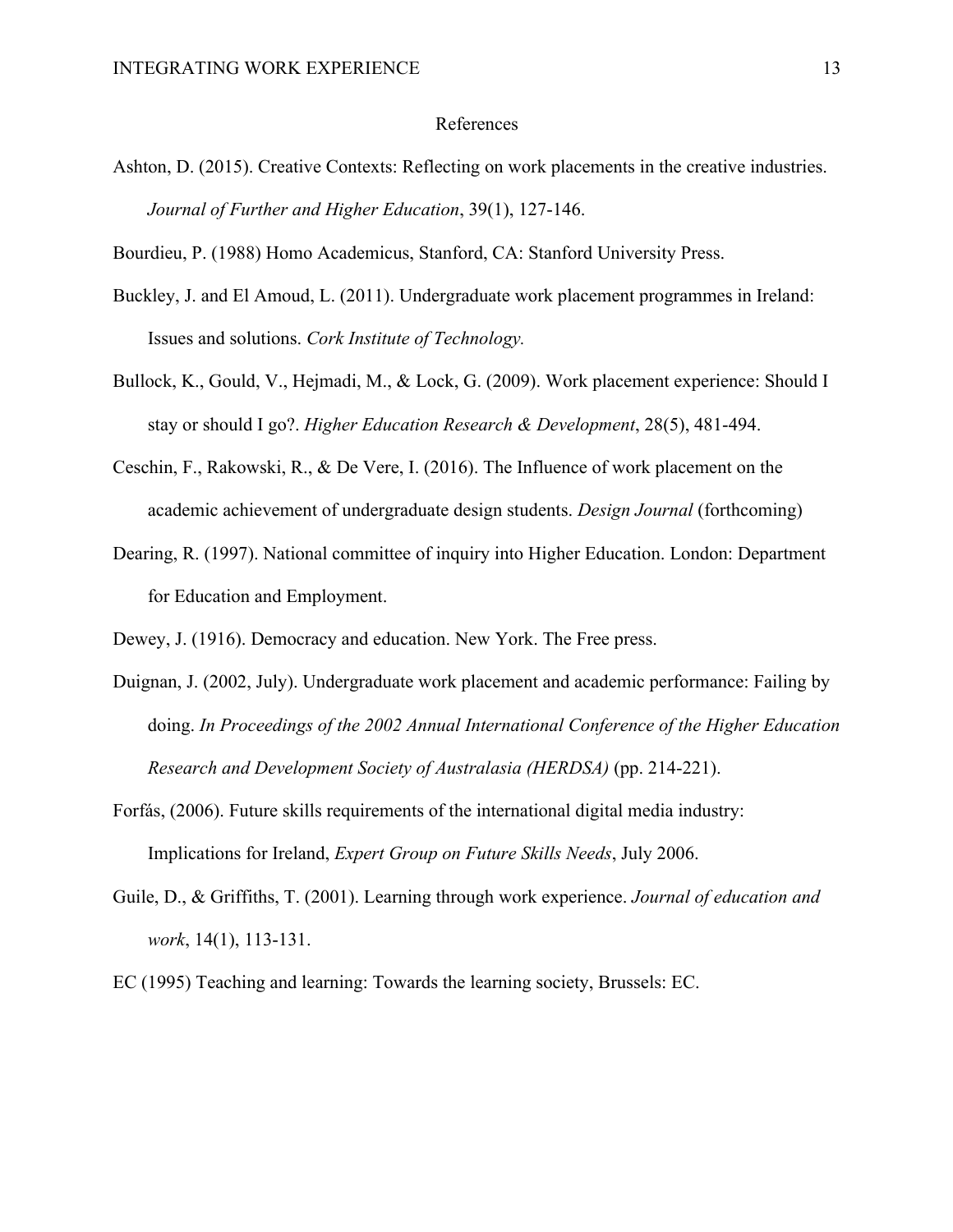- Hall, M., Higson, H., & Bullivant, N. (2009). The role of the undergraduate work placement in developing employment competences: Results from a 5 year study of employers*. In DECOWE International Conference* (pp. 24-26).
- Helyer, R. (2015). Learning through reflection: The critical role of reflection in work-based learning (WBL). *Journal of Work-Applied Management,* Vol. 7(1), 15-27.
- Hoachlander, G., & Yanofsky, D. (2011). Making STEM real. *Educational Leadership*, 68(6), 1- 6.
- Jackson, D. (2013). The contribution of work-integrated learning to undergraduate employability skill outcomes. *Asia-Pacific Journal of Cooperative Education*, 14(2), 99-115.
- Lester, S., & Costley, C. (2010). Work-based learning at higher education level: Value, practice and critique. *Studies in Higher Education*, 35(5), 561-575.
- Little, B., & Harvey, L. (2006). Learning through work placements and beyond. In *A report for HECSU and the Higher Education Academy's Work Placements Organisation Forum*.
- Lucas, U., & Tan, P. L. (2007). Developing a reflective capacity within undergraduate education: the role of work-based placement learning. *Higher Education*, 2.
- Mahmood, L., Slabu, L., Randsley de Moura, G., & Hopthrow, T. (2014). Employability in the first degree: The role of work placements on students' perceptions of graduate employability. *Psychology Teaching Review*, 20(2), 126-136.
- Mandilaras, A. (2004). Industrial placement and degree performance: Evidence from a British higher institution*. International Review of Economics Education*, 3(1), 39-51.
- Mendez, R. (2008). The correlation between industrial placements and final degree results: A study of engineering placement students. *In ASET Annual Conference*, Plymouth, England.